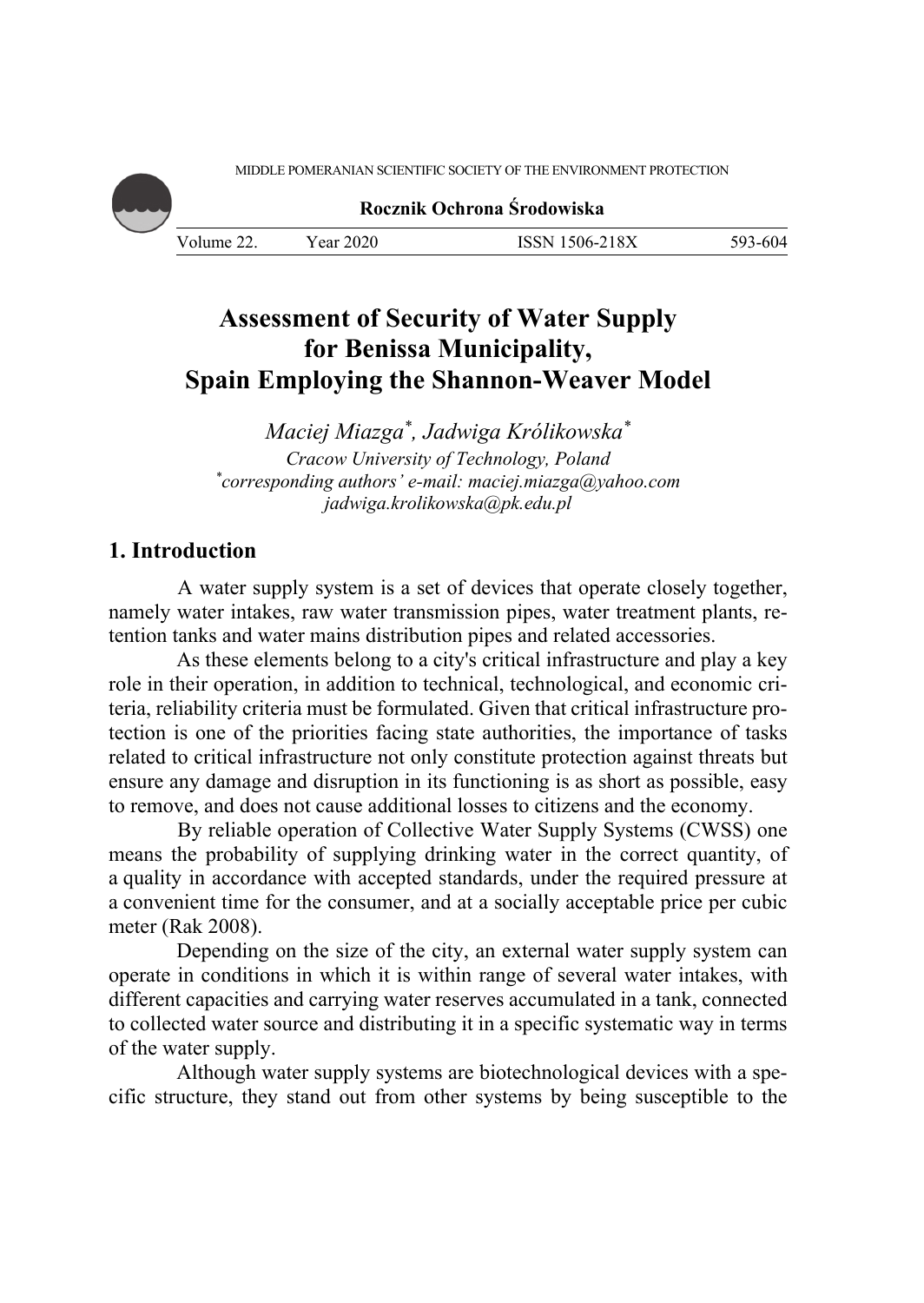random nature of events which affect the functioning of a dynamic system, namely through work parameters (efficiency, pressure).

The basis for an analysis of the reliability of water supply systems, subsystems, or individual elements, depends on one's knowledge of the parameter values (estimators) from a quantitative description of their horizontal values (Wieczysty 1990). An example of assessing the one-parameter reliability of a water supply taking into account the diversification of water resources is a generalized indicator of determined *Ku* values. It is recommended to specify the required value of water shortage and the stage of completion of the system's requirements when determining the efficiency standard.

In this study, an attempt will be made to assess the security of the water supply for the coastal municipality of Benissa, Spain, as well as to determine the factors for the diversification and allocation of CWSS resources serving the municipality.

## **2. Analysis**

Benissa is located in the province of Alicante within Valencia region on the Costa Blanca (Figure 1). The town has 10,768 inhabitants (2018 census) with a territory of 69.71 km<sup>2</sup> (Instituto Nacional de Estadistica 2018). Benissa's drinking water supply and sanitation network belong to the Municipal Water Supply Council of Benissa.



**Fig. 1.** Municipality of Benissa, Spain (City Counsil of Benissa)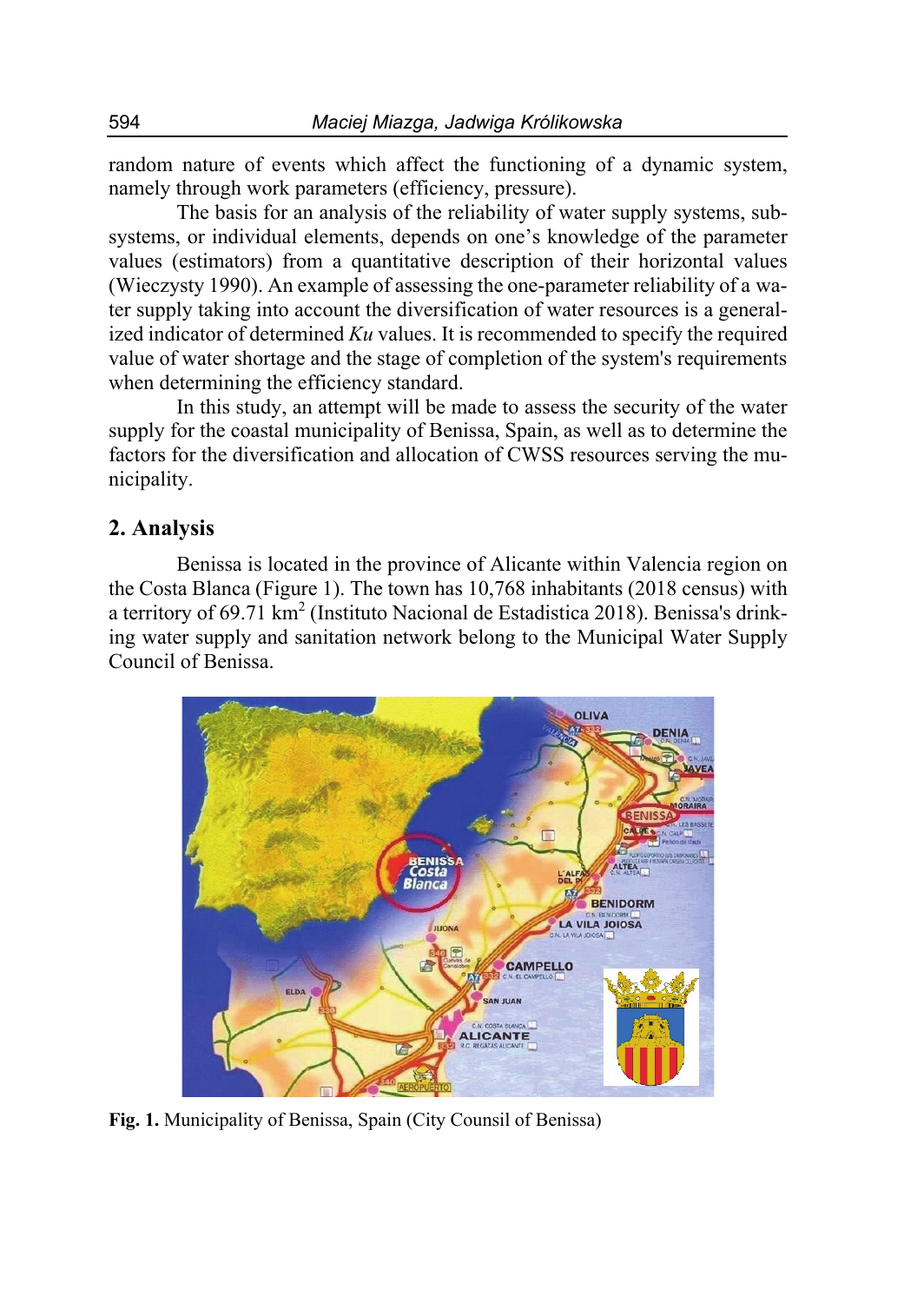The urban area presents a diverse orography in which the following landforms stand out: a four-kilometer coastal strip, characterized by cliffs and small bays; and a mountainous area featuring Sierra de Oltá (586 m), Solana (652 m), Mallá Verda and Sierra de Bernia (1,129 m).

Benissa, like most coastal municipalities, is characterized by a dispersed population living in several urbanizations located along the coast, with a higher population density (50.11%) concentrated in the administrative area of the town located in its northern part.

There are no significant industries in the community. Although in 2012 the population of Benissa was approx. 13,808 inhabitants, in the summer months the number increased by 73%, reaching 23,935 inhabitants (Pro Aquas Costa Blanca S.A. 2013). The seasonal increase in the number of inhabitants is caused by an increase in tourist traffic and the temporary occupation of homes during the summer holidays.

Between the winter period and the summer months, there is a significant difference in the quantity of drinking water distributed. Indeed, this amount can double from approx.  $4,000 \text{ m}^3/\text{d}$  to  $8,000 \text{ m}^3/\text{d}$ .

To supply water, the area has six deep wells (the use of two of which were discontinued in 2017 and nowadays constitute a reserve source), located in the mountain river valleys outside the community. The water is supplied under pressure by a pump to overflow tanks located in the hills. From here, it is directed by gravity through the distribution system with a mains diameter of 300-700 mm to three retention tanks.

Additionally, the location of three river basins, namely the: Gorgos, Girona, Bararanc de la Garganta; and two separate water divisions, are separated by the hills of Llosa de Camacho.

The total water recovered from the Water Intake System travels a distance of 11.9-16.2 km to reach the retention tanks As this helps to improve its quality, the intakes do not require pretreatment. The water is stored in three tanks whose names and capacities are as follows: Salvador 2,500 m<sup>3</sup>, Ibiza 5,000 m<sup>3</sup>, Europe  $10,000 \text{ m}^3$ . Located in the same facility as each other, the tanks are hydraulically connected at the same level of the water table for everyone. The water is protected against secondary contamination by dosing it with chlorine gas at the tank inlet.

The distribution of the water is carried out by gravity from three retention tanks, located at an altitude of 309.9 m.s.l. to the receivers which provide pressure to the in-line supply system with a range of up to 26 atm. The pressure of the water in the network is variable due to varying levels of consumption during the year, with a decrease in its consumption being observed during the winter by houses occupied on a seasonal basis. Changes in pressure during periods of higher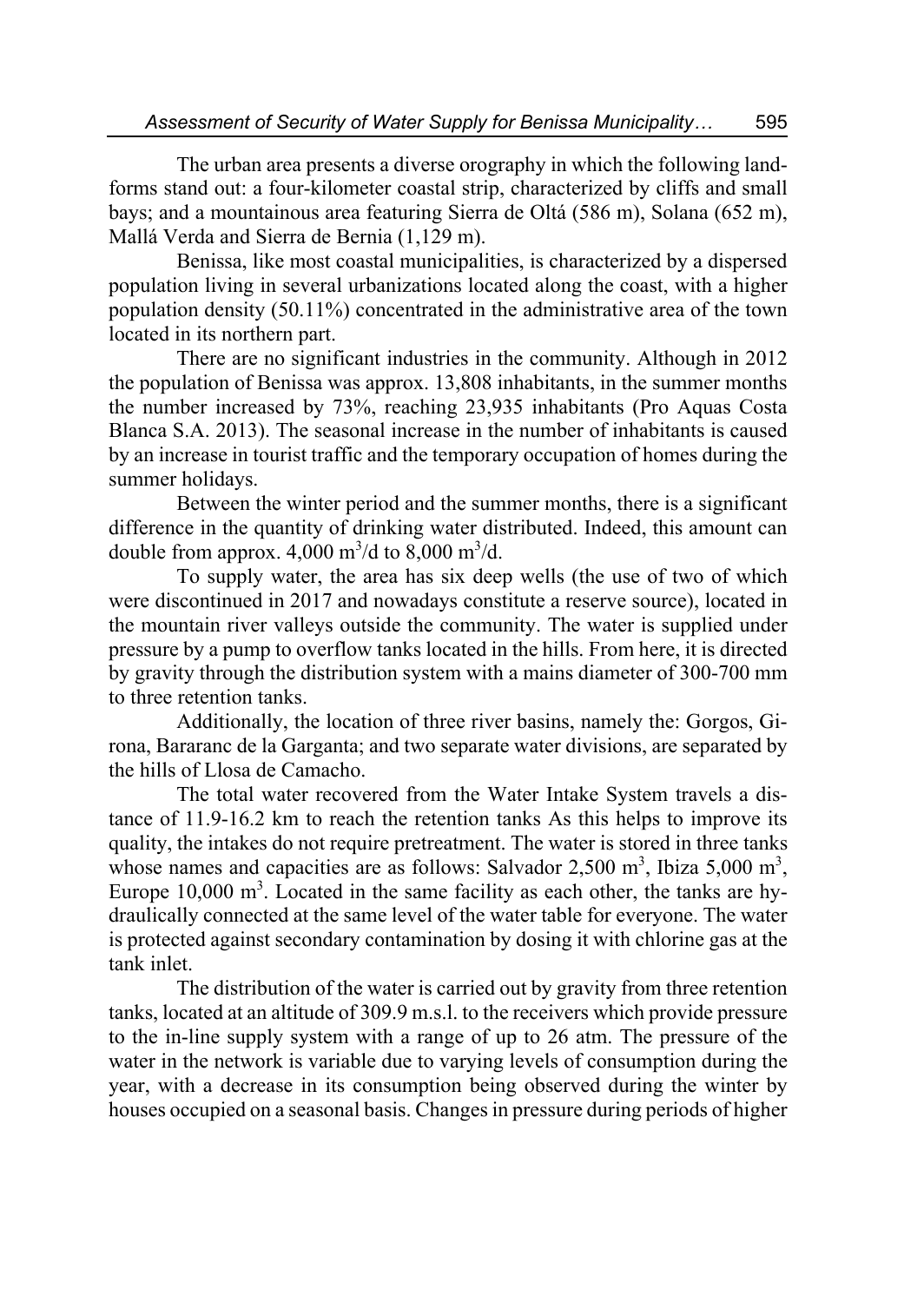temperatures from spring to fall create more major failures in the ductile iron piping system.

The water intakes have a cyclical variability in terms of the dynamic level of the water table, with this value fluctuating by approximately 100 m. The periodic water demand does not show any decrease during the rainy period from May to September, which contributes to the water table. The average immersion depth of a submersible pump during the summer months increases to an immersion depth of approximately 250 m below ground.

The "cold drop" (literally translated from the Spanish *gota fría* as "cold water drop") is a well-known phenomenon in the Marina Alta area. This climatic anomaly occurs when, at the end of summer, there is a contrast between the temperature of the sea and cold polar air. Consequently, the hot air rises rapidly to form a low-pressure, humid mass or high-altitude cyclone that moves in line with the topography and when cooled, causes this phenomenon.

In the Marina Alta area, the mountains create a barrier when the rainstorms occur along the coast. The porosity of the earth helps rainwater quickly reach the aquifers and thus the "cold drop" recovery of water levels is spectacular. Apart from causing floods, the *gota fría* usually generates strong winds of up to 150 k.p.h. provoking damage inland to trees and buildings. The phenomenon also causes storms at sea with waves that damage beaches, promenades, and boats moored in the ports (Carmen 1991, Water Office of Benissa 2020).

As the water supply system analyzed here has many variable factors in various conditions which affect its proper operation, the system requires its operators to make constant efforts to increase its reliability.

The quantity of water distributed from each water supply source in the years 2016-2019 is shown in Figure 2.

The data presented highlights the cyclically increased values of water distribution to its recipients in the summer months, July-August, and a decrease in demand in the winter months.

The percentage of water received by individual intakes has been variable during the last four years (Fig. 3), due to the exhaustion of two local wells called Canor and Benimallunt. However, these inlets remained in the water supply system as a backup in times of crises. In subsequent years, similar amounts were obtained from the exploitation of other water sources, with an increase in the share of the Corrales intake.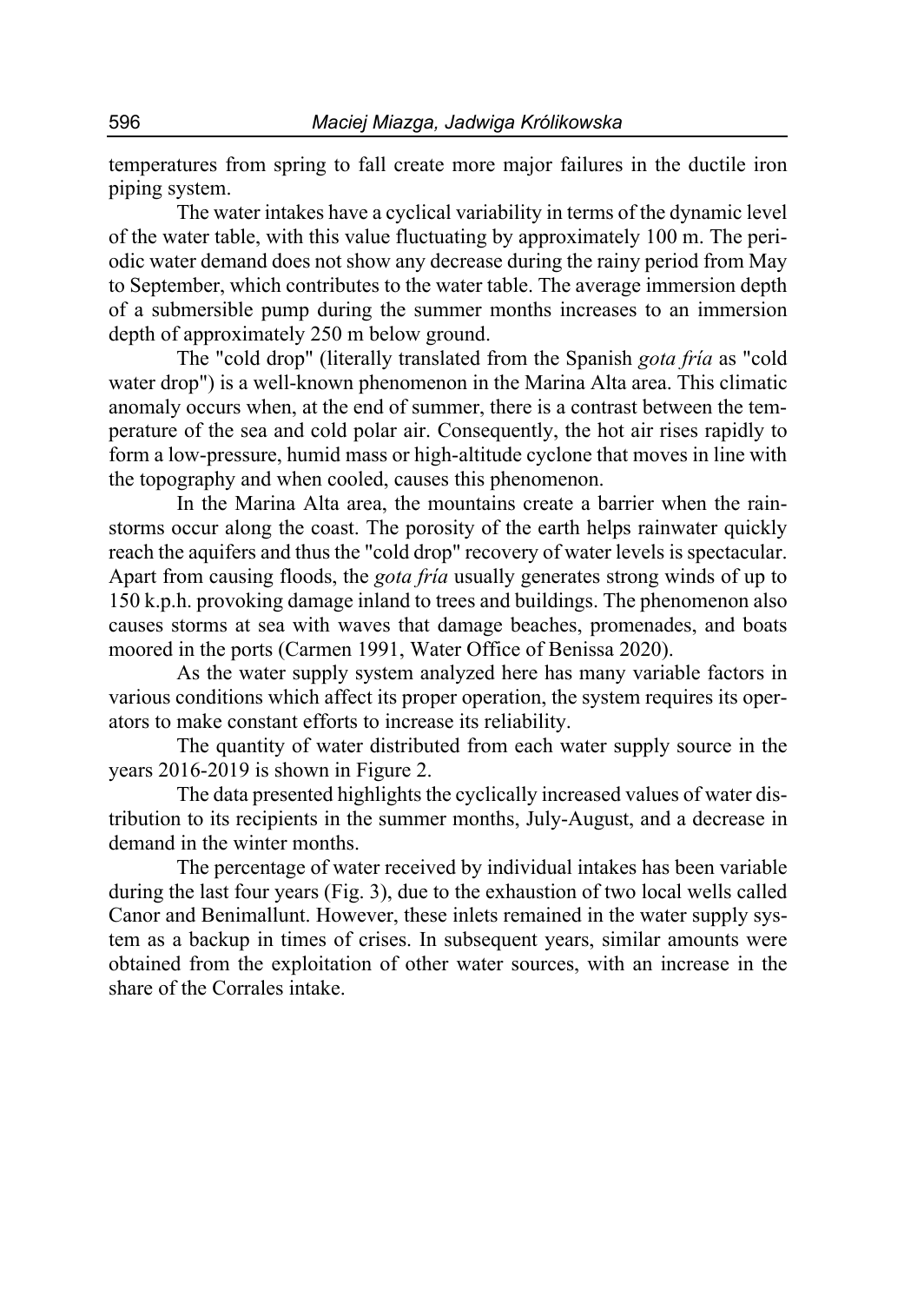

**Fig. 2.** Distribution of water supply 2016-2019 year (author)

# **3. Methods, calculations and results**

The main point of this work is the calculation of the water diversification index, which is described below: The data from the collected flow tanks were analyzed using the Shannon-Weaver model.

*Claude Elwood Shannon* was an American mathematician and electrical engineer who laid the theoretical foundations for digital circuits and information theory, a mathematical model of communication. In 1948, Shannon published a paper entitled "A Mathematical Theory of Communication". He established the basic results of information theory such a comprehensive way that its framework and terminology are still used.

*Shannon's* information theory and its formulae were immediately accepted by communications engineers and continue to prove useful (Piore 1979).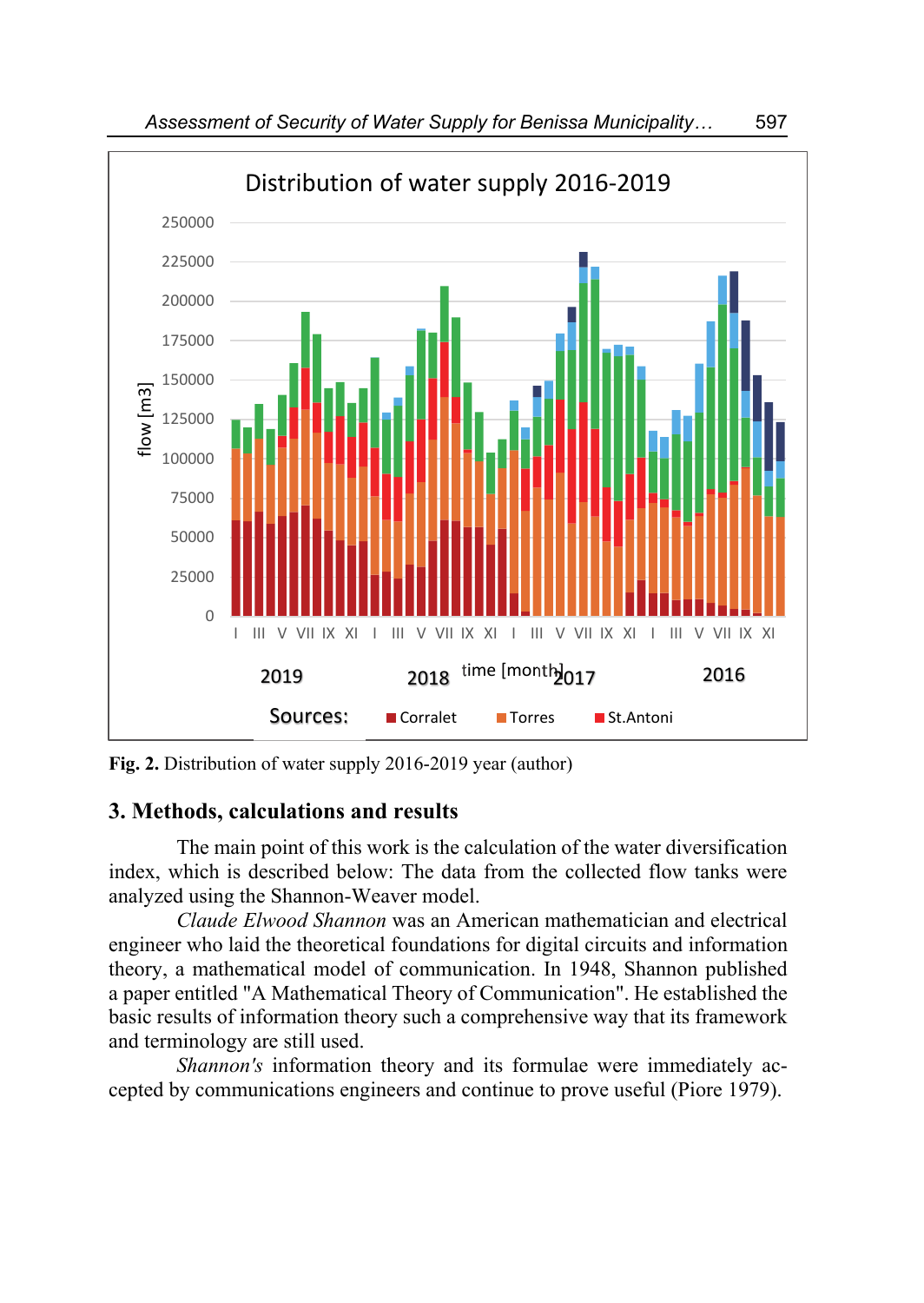

**Fig. 3.** Sources' share of water distribution 2016-2019 year (author)

Warren Weaver was an American scientist and administrator. He is widely recognized as one of the pioneers of machine translation and as an important figure in building support for science in the United States (Shannon 1948).

The resulting mathematical theory was later known as the Shannon-Weaver communication model or "the mother of all models". It also inspired many attempts to apply information theory in other areas, such as cognition, biology, linguistics, psychology, economics, and physics.

The diversification rate was derived from the joint work of Shannon and Weaver (Rak 2017, Shannon 1948, Shannon 1962).

The Shannon-Weaver index was determined in relation to the diversity of water intakes  $(d_{SWQ})$  and the volume of water in networked reservoirs  $(d_{SWV})$ , i.e. a two-parameter method for assessing the diversification of water resources.

$$
d_{SW} = d_{SWQ} + d_{SWV}
$$
 (1)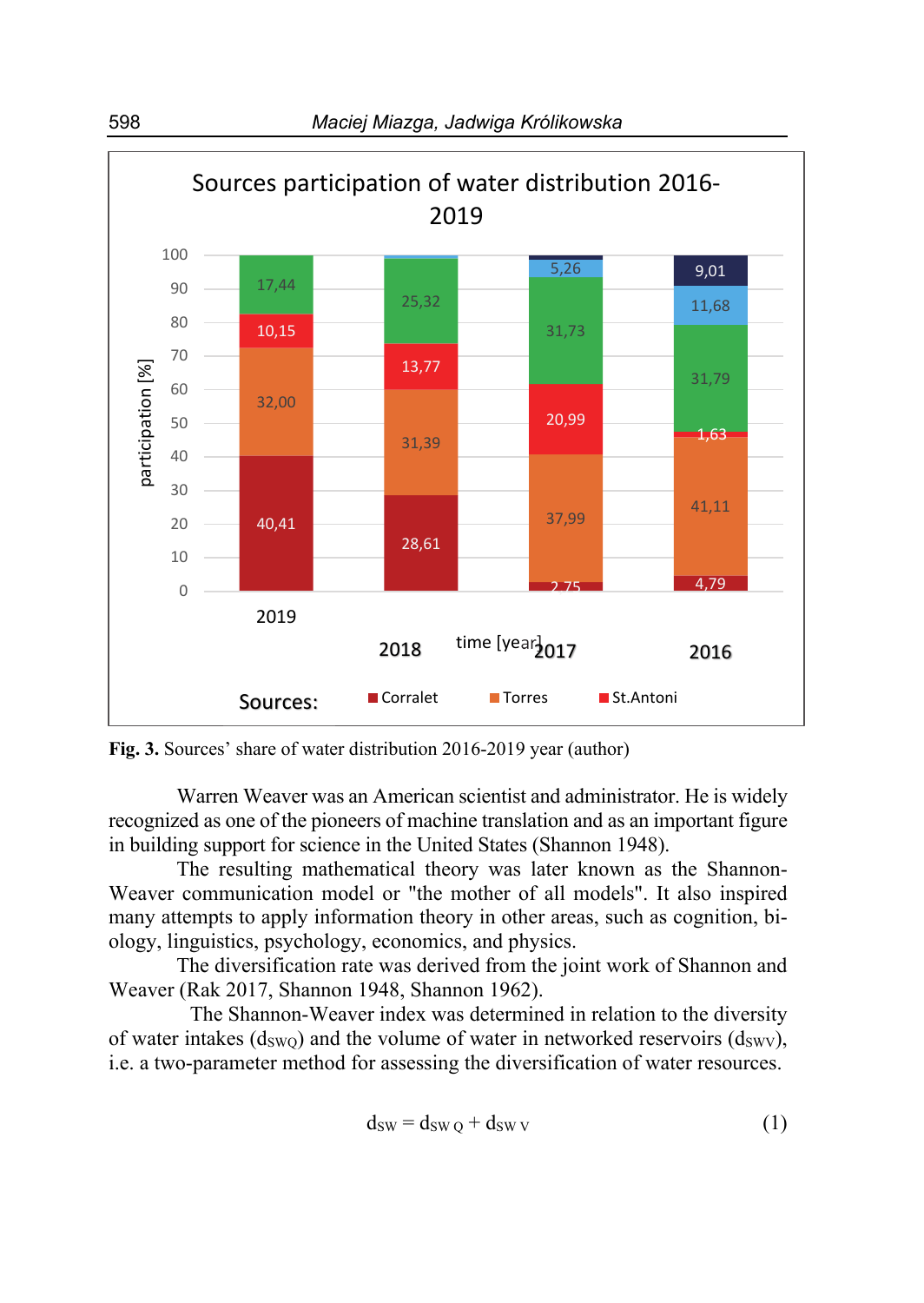where:

 $d_{SWO}$  – an indicator of diversification of water resources,

 $d_{\text{SW V}}$  – an indicator of water volume diversification in water tanks.

The diversification indicator according to the Shannon-Weaver model is equal to:

$$
d_{\text{SW}} = \sum_{i=1}^{m} (u_i) \cdot (\ln(u_i)) \tag{2}
$$

where:

 $u_i$  – share of the operating efficiency of the i-th Water Supply Subsystem (WSS) in the total water supply/ share of the volume of the i-th tank in relation to the total volume of the tanks in the network,

m – number of (WSS) tanks / network.

In this analysis, the assessment category of diversification of the CWSS in the municipality of Benissa was based on studies by Professor J. Rak. The categorization and evaluation scale of the degree of diversification of water resources for the *Shannon-Weaver* index is presented below for a one-parameter diversification shown in Table 1, while a two-parameter diversification shown Table 2.

| Category of diversification | Degree of diversification |
|-----------------------------|---------------------------|
| fail                        | $d_{\text{SW}}=0$         |
| small                       | $0 < d_{SW}$ 0.325        |
| medium                      | $0.325 < d_{SW} < 0.690$  |
| advanced                    | $0.690 < d_{sw} < 1.390$  |
| very satisfactory           | $d_{SW}$ < 1.390          |

**Table 1.** Category of one-parameter diversification (Rak & Boryczko 2017)

| Category of diversification | Degree of diversification |
|-----------------------------|---------------------------|
| fail                        | $d_{SW} = 0$              |
| small                       | $0 < d_{\text{sw}} 0.65$  |
| medium                      | $0.65 < d_{SW} < 1.38$    |
| advanced                    | $1.38 < d_{sw} < 2.78$    |
| very satisfactory           | $d_{SW}$ < 2.78           |

The calculations for the Benissa CWSS took into account the variable number of water intakes (WSS) and their efficiency in the analyzed period, i.e.: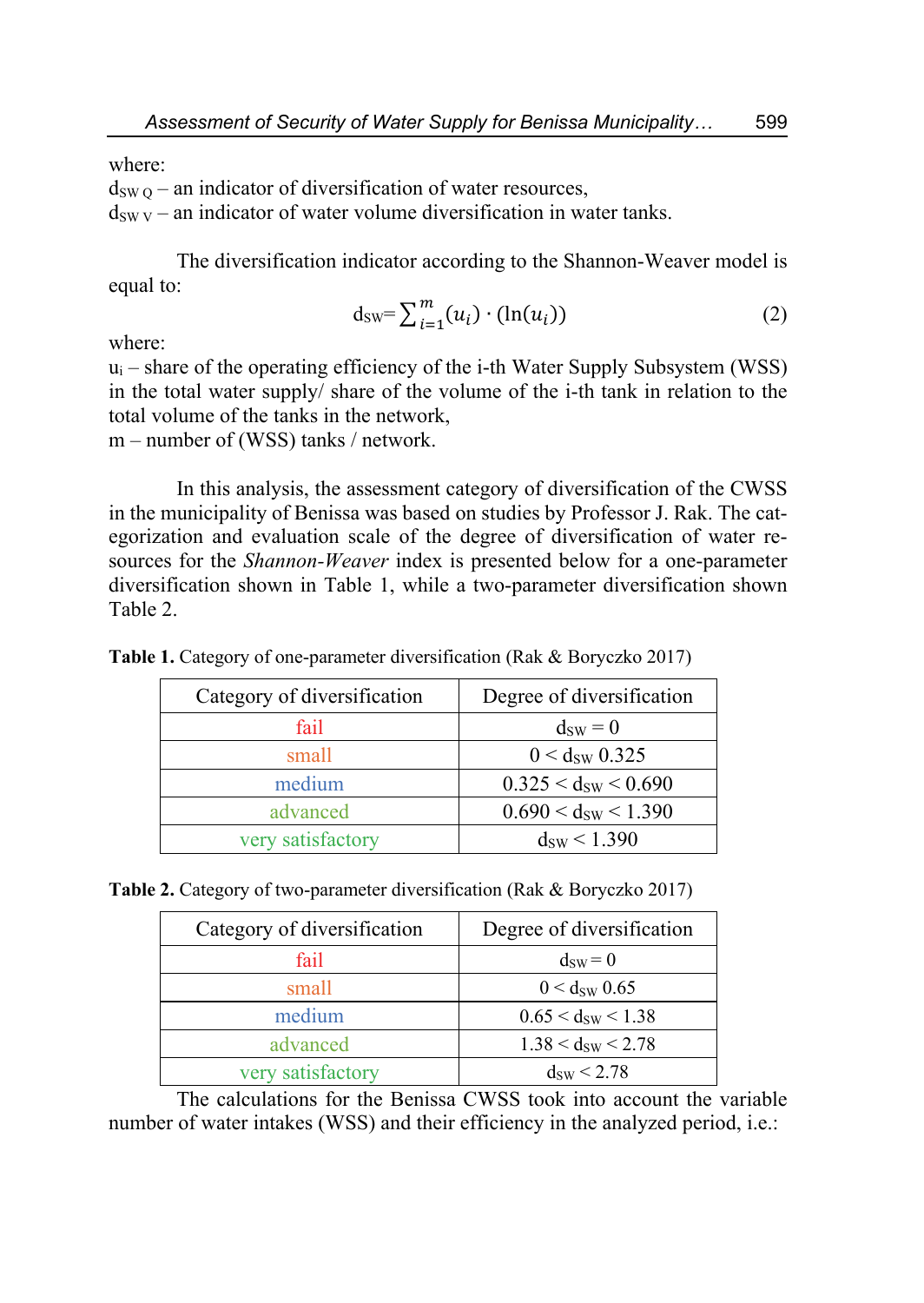$m = 6$ , in 2016-2017,  $m = 5$ , in 2018,  $m = 4$ , in 2019.

The values of the Shannon-Weaver index in relation to the diversity of water intakes  $(d_{\text{SWO}})$  are as follows:  $d_{\text{SWO}(2019)} = - (0.40 \cdot \ln 0.40 + 0.32 \cdot \ln 0.32 + 0.10 \cdot \ln 0.10 + 0.17 \cdot \ln 0.17) = 1.27$  $d_{\text{SWO}(2018)} = - (0.29 \cdot \ln 0.29 + 0.31 \cdot \ln 0.31 + 0.14 \cdot \ln 0.14 + 0.25 \cdot \ln 0.25 + 0.01$  $\cdot \ln 0.01$  = 1.38  $d_{\text{SWO}(2017)} = -(0.03 \cdot \ln 0.03 + 0.38 \cdot \ln 0.38 + 0.21 \cdot \ln 0.21 + 0.32 \cdot \ln 0.32 + 0.05$  $\cdot \ln 0.05 + 0.01 \cdot \ln 0.01 = 1.37$  $d_{\text{SWO}(2016)} = - (0.05 \cdot \ln 0.05 + 0.41 \cdot \ln 0.41 + 0.02 \cdot \ln 0.02 + 0.32 \cdot \ln 0.32 + 0.12$  $\cdot \ln 0.12 + 0.09 \cdot \ln 0.09 = 1.41$ 

The diversification rates received are very similar in each year, and values are high (Table 3).

|      | Corralet | Torres         | St.<br>Antoni  | Sanet | Canor          | Benima-<br><b>llunt</b> |          |                              |
|------|----------|----------------|----------------|-------|----------------|-------------------------|----------|------------------------------|
| year | $u_1$    | u <sub>2</sub> | U <sub>3</sub> | U4    | u <sub>5</sub> | u <sub>6</sub>          | $d_{SW}$ | Degree<br>of diversification |
| 2019 | 0.40     | 0.32           | 0.10           | 0.17  | 0.00           | 0.00                    | 1.27     | advanced                     |
| 2018 | 0.29     | 0.31           | 0.14           | 0.25  | 0.01           | 0.00                    | 1.38     | advanced                     |
| 2017 | 0.03     | 0.38           | 0.21           | 0.32  | 0.05           | 0.01                    | 1.37     | advanced                     |
| 2016 | 0.05     | 0.41           | 0.02           | 0.32  | 0.12           | 0.09                    | 1.41     | very satisfactory            |

**Table 3.** Calculation of degree of diversification by sources (author)

The highest rate was obtained in 2016 and was associated with the distribution of global performance into a larger number of intakes. In 2019, despite the closing down of two intakes, the diversification index slightly decreased compared with the maximum value from 2016. The level of the indicator value depends on both the number of intakes and the performance of individual shares. In the case of the system under consideration, in 2019 the number of deep wells decreased from 6 to 4, while the 2 closed wells are wells with a very low efficiency rate throughout the system.

 The water supply system of the community of Benissa analyzed here, consists of three primary network tanks for WSS:  $m = 3$ . The water allocation indicator in the water tanks is: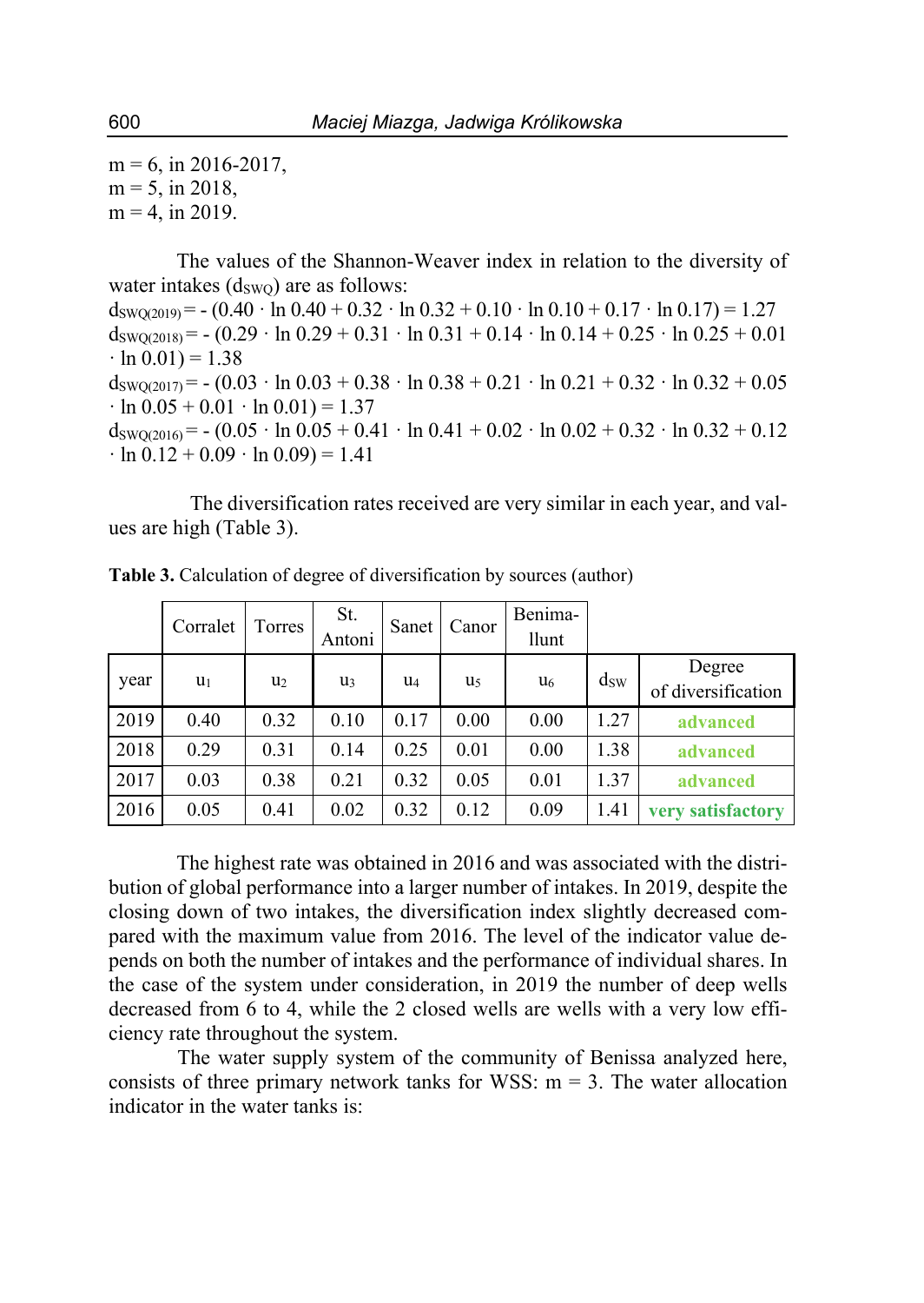$d_{SW} = - (14.29 \cdot \ln 14.29 + 28.57 \cdot \ln 28.57 + 57.14 \cdot \ln 57.14) = 0.96$ 

|                  | Salva-<br>dor | Ibiza | Europa |  |
|------------------|---------------|-------|--------|--|
|                  | $u_1$         | U2    | u٩     |  |
| Capacity, $m^3$  | 2,500         | 5,000 | 10,000 |  |
| Participation, % | 14.29         | 28.57 | 57.14  |  |

**Table 4.** Calculation of degree of allocation by retention tanks (author)

The allocation rate of the water supply system obtained is classified as *advanced* (Table 5). Three retention tanks with a gradually varying total capacity ensure a high level of diversification of water resources.

In addition, its hydraulic interconnection provides a guarantee of continuity of water supply in times of crisis with a total quantity of less than  $17,500 \text{ m}^3$ , which will ensure its delivery to customers in the winter for 3-4 days, and in the summer months for 2 days.

Finally, the two-parameter category of diversification of water resources for Benissa CWWS for each year are as follows:

> $d_{SW(2019)} = 1.27 + 0.96 = 2.23$  $d_{SW(2018)} = 1.38 + 0.96 = 2.34$  $d_{SW(2017)} = 1.37 + 0.96 = 2.33$  $d_{SW(2016)} = 1.41 + 0.96 = 2.37$

**Table 5.** Calculation of degree of two-parameter diversification (author)

| year | $d_{SWQ}$  | $d_{SWV}$ | $d_{SW}$ | Degree of diversification |
|------|------------|-----------|----------|---------------------------|
| 2019 | 1.27       |           | 2.23     | advanced                  |
| 2018 | 1.38       | 0.96      | 2.34     | advanced                  |
| 2017 | 1.37       |           | 2.33     | advanced                  |
| 2016 | $\Delta$ 1 |           | 2.37     | advanced                  |

The results of the diversification indicator represent the *advanced* category (Table 5) at its upper thresholds. A high level of diversification is a component of the high value of the diversification index of the intake and allocation of water resources.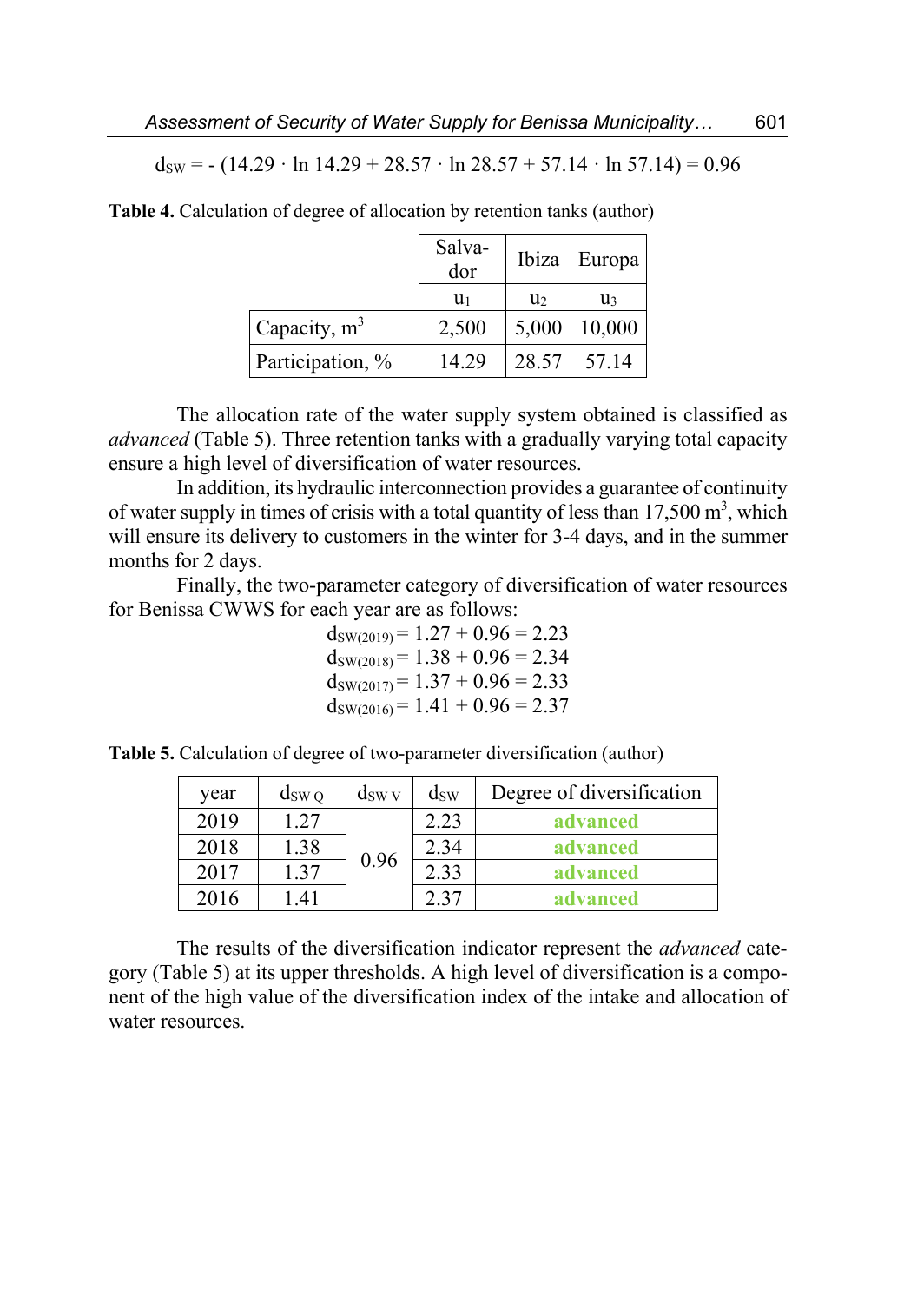## **4. Conclusions**

The area described here is one dependent on tourism while having variable water consumption. In the municipality of Benissa there is a great need for water at the height of the tourist season which is, in addition, a period of no rainfall. When, during the winter season, this need decreases, rainfall is sporadic. Weather anomalies, the so-called *gota fría*, are becoming more common, featuring heavy precipitation, storms causing the raising of the water table, as well as, unfortunately, the destruction of existing infrastructure. The technical solutions applied to sources of water allow one to adapt the depth of pumps to the significant seasonal changes in ground water levels. Moreover, variable water consumption has an impact on variations in the pressure of the distribution system.

Despite the impact of so many variable factors, a high level of reliability of water supplies is maintained by the system analyzed here. This result is influenced by the large amount of water sources, as well as their separate location in three different river basins. The amount of water collected in active sources possesses a similar proportion of that delivered to the system. This system has three retention tanks of significant capacity built into its structure which ensure there is a high water distribution buffer.

The water distribution system constitutes the application of a system for delivering water to the municipality in variable tourism, weather and hydrological conditions. The structure of the CWSS guarantees a high level of diversification and water supply.

The obtained Shannon-Weaver indicators present values concerning the significant diversification of water sources and the allocation of their resources.

The obtained result of the diversification of water sources in 2019 (2.32) is lower than that of previous years by a very small amount. The previous year, work was halted on two sources, evenly adjusting the constituent parts of the efficiency of the remaining deep-well pumps into the most beneficial position, obtaining similar values in the total daily production of water as in previous years.

This expanded system offers a high level of reliability in adverse local conditions. In addition, it guarantees a continuous supply of water at the required pressure, at the required standard of quality (Markowsky 2020) and at a socially acceptable price (Water Office of Benissa 2020). It should be noted that such diversification and allocation of water resources is a continuous process and has to be constantly supervised.

Regarding the dynamic development of the settlement analyzed here, Benissa's Water Works are currently being expanded to include a new intake, in the form of new well reaching 400 meters underground or 100 m below sea level. Only at this depth can geologists find water of the required quality.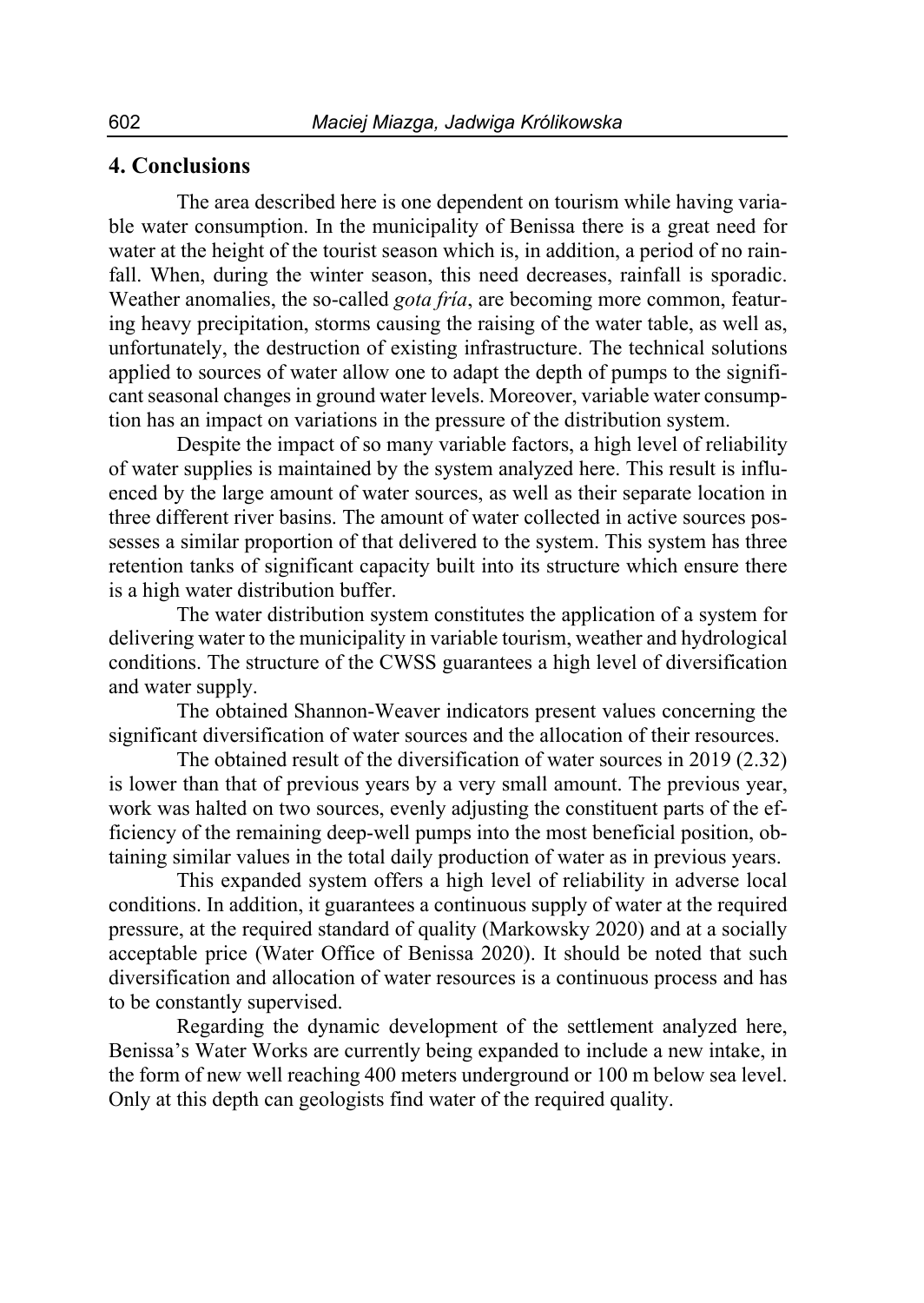A final definition of the factors influencing the security of water supplies in Spain requires knowledge of the factors in the diversification and allocation of water resources for systems serving settlements with changeable and varied conditions. Further studies by the authors will be aimed in this direction.

The authors would like to express their gratitude to the Municipal Service of Drinking Water Supply of the Town of Benissa for their cooperation and help in putting this article together. In addition, we express a special acknowledgement to its director, Rubén Macho, for his commitment, dedication and sharing his valuable experience in this field.

## **References**

- Carmen, Llasat, Botija, M. (1991). *Gota fria.* Barcelona: Marcombo S.A., Collection number 6.
- City Council of Benissa. (2020). *Information from the Benissa City Council*. Spain: Ayuntamente de Benisa. Información del Ayuntamiento de Benissa.
- National Statistics Institute. (2018). Spain: Instituto Nacional de Estadística.
- Markowsky, G. (2020). Edinburgh: *The Information Architects of the Encyclopedia Britannica*.
- Piore, Emanuel, R. (1979). *Obituaries: Warren Weaver*. Physics Today.
- Pro Aguas, Costa, Blanca, S.A. (2013). *Update of information on minimum hydraulic supply infrastructures in high supply*, Benissa: Alicante Provincial Council. Spain: Pro aguas Costa Blanca S.A. (2013). Actualización de la información sobre las infraestructuras hidráulicas mínimas de abastecimiento en alta. Benissa: Diputación de Alicante.
- Rak, J., Boryczko, K. (2018). Diversification of the water supply. *E3S Web of Conferences, 59*, 00006.
- Rak, J., Boryczko, K. (2017). *Security of water supply systems. Diversification of water resources*. Rzeszów: Publishing house of Rzeszów University of Technology (in polish).
- Rak, J. (2008). *Selected problems of security and reliability in water supply*, Rzeszów: Publishing house Rzeszów University of Technology (in Polish).
- Royal Direct 140/2003, of February 7, 2003, *What establishes the sanitary criteria for the quality of water for human consumption*. Spain: Real Directo 140/2003, de 7 de febrero 2003 ańo, Por el que se establecen los criterios sanitarios de la calidad del agua de consumo humano.
- Shannon, C. (1948). A Mathematical Theory of Communication. *Bell System Technical Journal*, 27, 379-423, 623-656.
- Shannon, C., Weaver, W. (1962). *The Mathematical Theory of Communication*. University of Illinois Press.
- Water Office of Benissa. (2020). www.siguesdebenissa.com
- Wieczysty, A. (1990). *Reliability of water and sewage systems*, I and II. Cracow: Publishing house of Cracow University of Technology (in Polish).